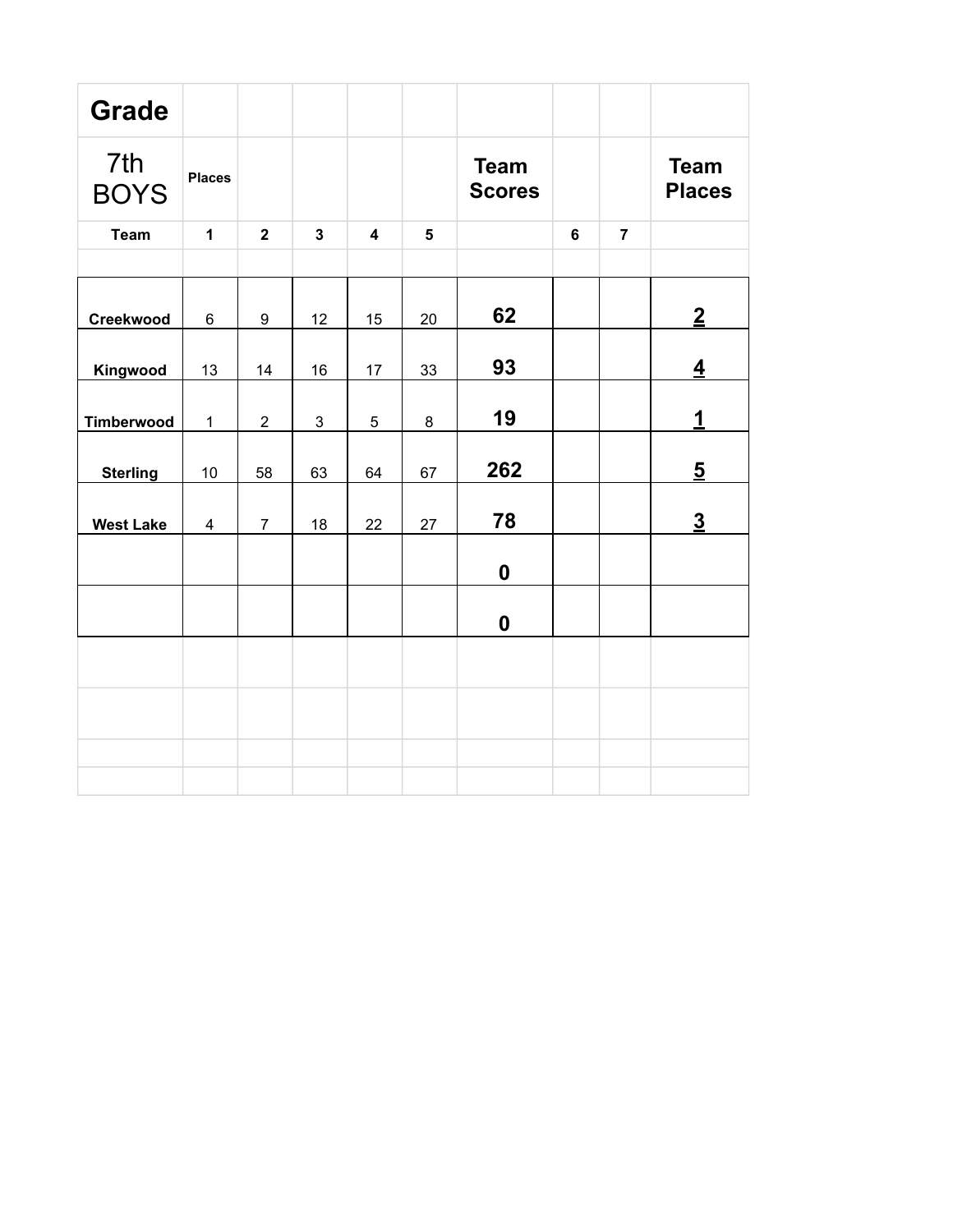|                |                 |                |                     |           |          |    |                      | 7TH Grade Boys |             |       |          |     |               |            |             |           |       |
|----------------|-----------------|----------------|---------------------|-----------|----------|----|----------------------|----------------|-------------|-------|----------|-----|---------------|------------|-------------|-----------|-------|
|                | Last Name       | First Name     | School              | Place     | Time     |    | Last Name            | First Name     | School      | Place | Time     |     | Last Name     | First Name | School      | Place     | Time  |
| $\mathbf{1}$   | Williams        | Caleb          | TMS                 |           | 12'32    | 44 | <b>Brown</b>         | Nathan         | <b>CMS</b>  | 44    | 16'53.42 | 87  | Galego        | Anthony    | <b>WLMS</b> | 87        | 22'08 |
| $\overline{2}$ | Mugambi         | Eli            | <b>TMS</b>          |           | 12'36    | 45 | Rodriguez            | Gilberto       | KMS         | 45    | 16'53.93 | 88  | Logan         | Riley      | CMS         | 88        | 22'32 |
| 3              | Sanchez         | Julian         | <b>TMS</b>          |           | 12'51    | 46 | Nebeker              | Carsen         | WLMS        | 46    | 17'18    | 89  | Smith         | Cash       | CMS         | 89        | 22'40 |
| 4              | Rivas           | Alek           | WLMS                | $\vert 4$ | 12'59    | 47 | <b>McGrew</b>        | David          | <b>CMS</b>  | 47    | 17'26    | 90  | Flores        | Juan       | SMS         | 90        | 22'47 |
| 5              | Martinez        | Francisco      | <b>TMS</b>          |           | 13'23    | 48 | Ramos                | Tristan        | <b>CMS</b>  | 48    | 17'29    | 91  | Cager         | Aaron      | <b>WLMS</b> | 91        | 22'50 |
| 6              | Gonzalez        | Tiago          | <b>CMS</b>          | 6         | 13'24    | 49 | Dugas                | Cohen          | <b>CMS</b>  | 49    | 17'30    | 92  | Parker        | Jack       | <b>CMS</b>  | 92        | 23'01 |
| $\overline{7}$ | Vaught          | Jace           | WLMS                | 7         | 13'29    | 50 | Weldon               | Mason          | <b>CMS</b>  | 50    | 17'35.19 | 93  | Rieken        | Zachary    | <b>TMS</b>  | 93        | 23'16 |
| 8              | Reese           | Jack           | <b>TMS</b>          |           | 13'30    | 51 | Hernandez            | Sebastian      | <b>CMS</b>  | 51    | 17'35.73 | 94  | Cruz          | Darwin     | SMS         | 94        | 23'42 |
| 9              | Foltz           | CJ             | <b>CMS</b>          |           | 13'40    | 52 | Lomas                | Gilberto       | <b>TMS</b>  | 52    | 17'37    | 95  | Rulong        | Lucas      | CMS         | 95        | 24'27 |
| 10             | Reyes Hernandez | Carlos         | SMS                 | 10        | 13'42    | 53 | Riskus               | Joshua         | KMS         | 53    | 17'44    | 96  | Seely         | Cademon    | <b>CMS</b>  | 96        | 24'39 |
| 11             | LaCour          | Ryan           | <b>TMS</b>          | 11        | 14'14    | 54 | Sissons              | Sebastion      | <b>CMS</b>  | 54    | 17'49    | 97  | Hussein       | Andrew     | <b>TMS</b>  | 97        | 24'56 |
| 12             | Madrid          | Risten         | <b>CMS</b>          | 12        | 14'19    | 55 | Strickler            | Kevin          | KMS         | 55    | 17'56    | 98  | Favela        | Roberto    | SMS         | 98        | 25'24 |
| 13             | Malone          | Ethan          | KMS                 | 13        | 14'22    | 56 | West                 | Xander         | <b>CMS</b>  | 56    | 17'57    | 99  | Najafi        | Artin      | <b>KMS</b>  | 99        | 25'43 |
| 14             | Boynton         | Josiah         | <b>KMS</b>          | 14        | 14'24    | 57 | Chavez               | Santiago       | KMS         | 57    | 17'58    | 100 | Wright        | Asher      | <b>KMS</b>  | 100       |       |
| 15             | Turner          | Elijah         | CMS                 | 15        | 14'25    | 58 | Facundo              | Cecilio        | <b>SMS</b>  | 58    | 18'23    | 101 | Moreno        | Cohen      | CMS         | <b>NR</b> |       |
| 16             | Trigueros       | Christopher    | <b>KMS</b>          | 16        | 14'26    | 59 | De Anda              | Jaime          | <b>KMS</b>  | 59    | 18'24    | 102 | Conte         | Hunter     | CMS         |           |       |
| 17             | Gilliam         | Ivory          | <b>KMS</b>          | 17        | 14'44    | 60 | Mattingly            | <b>Brooks</b>  | <b>TMS</b>  | 60    | 18'25    | 103 | Gilliam       | Ivory      | <b>KMS</b>  | <b>NR</b> |       |
| 18             | Greene          | Austin         | <b>WLMS</b>         | 18        | 14'49    | 61 | Hill                 | Caleb          | <b>TMS</b>  | 61    | 18'27.26 | 104 | Parfait       | Tristan    | <b>KMS</b>  | <b>NR</b> |       |
| 19             | Heavrin         | Isaac          | <b>TMS</b>          | 19        | 14'54    | 62 | <b>DIIORIO</b>       | <b>BRAYDEN</b> | CMS         | 62    | 18'27.81 | 105 | Shah          | Syed       | <b>KMS</b>  | <b>NR</b> |       |
| 20             | Mooney          | Joaquin        | <b>CMS</b>          | 20        | 14'58    | 63 | <b>Barrios</b>       | Antonio        | <b>SMS</b>  | 63    | 18'34    | 106 | Carrillo      | Caleb      | <b>TMS</b>  | <b>NR</b> |       |
| 21             | Castilo         | Geovani        | <b>CMS</b>          | 21        | 15'12    | 64 | <b>Spikes</b>        | Cedric         | <b>SMS</b>  | 64    | 18'35    | 107 | Baizan        | Cesar      | SMS         | <b>NR</b> |       |
| 22             | Celestine       | <b>Branden</b> | WLMS                | 22        | 15'26    | 65 | Campos               | Sebastian      | TMS         | 65    | 18'36    | 108 | <b>Butler</b> | Scottie    | <b>SMS</b>  | <b>NR</b> |       |
| 23             | Istratescu      | Ashton         | <b>CMS</b>          | 23        | 15'28    | 66 | Swann-Martin         | Rhodry         | <b>CMS</b>  | 66    | 18'39    | 109 | Cervantes     | Benjamin   | SMS         | <b>NR</b> |       |
| 24             | LeBome          | Sedrick        | <b>CMS</b>          | 24        | 15'30    | 67 | Siverio              | Carlos         | <b>SMS</b>  | 67    | 18'42    | 110 | Duenes        | Esteban    | SMS         | <b>NR</b> |       |
| 25             | Burton          | Will           | CMS                 | 25        | 15'31.02 | 68 | Grube                | Patrick        | CMS         | 68    | 18'46    | 111 | James         | Justin     | <b>SMS</b>  | <b>NR</b> |       |
| 26             | Smith           | Carson         | <b>TMS</b>          | 26        | 15'31.63 | 69 | Hart                 | Preston        | <b>WLMS</b> | 69    | 18'47    | 112 | Lackpasso     | Paul       | <b>SMS</b>  | <b>NR</b> |       |
| 27             | Womack          | Airisten       | WLMS                | 27        | 15'33    | 70 | Tamez                | Ivan           | WLMS   70   |       | 18'53    | 113 | Lazo          | Ethan      | SMS         | <b>NR</b> |       |
| 28             | Soileau         | Connor         | <b>CMS</b>          | 28        | 15'38    | 71 | Divall               | Neil           | <b>TMS</b>  | 71    | 19'05    | 114 | Owens         | Ladarion   | SMS         | <b>NR</b> |       |
| 29             | Torres          | Raziel         | WLMS                | 29        | 15'46    |    | 72 Hirschfield       | <b>Brock</b>   | KMS         | 72    | 19'15    | 115 | Pena          | Eduardo    | SMS         | <b>NR</b> |       |
| 30             | Kascsak         | Landon         | <b>WLMS 30</b>      |           | 15'50    |    | 73   Del Angel       | Micah          | KMS         | 73    | 19'19    |     | 116   Stagg   | Silas      | SMS         | <b>NR</b> |       |
| 31             | Childress       | Noah           | <b>CMS</b>          | 31        | 15'51    |    | 74 Hernandez         | Roberto        | <b>TMS</b>  | 74    | 19'21    | 117 | Toler         | Mack       | SMS         | <b>NR</b> |       |
| 32             | Smith           | Ryan           | <b>CMS</b>          | 32        | 15'57    | 75 | Ortiz                | Matthew        | CMS         | 75    | 19'52    | 118 | Tran          | Edison     | <b>WLMS</b> | <b>NR</b> |       |
| 33             | Haynes          | Kendall        | KMS                 | 33        | 16'13    | 76 | Riehn                | Aiden          | <b>KMS</b>  | 76    | 19'55    | 119 |               |            |             |           |       |
| 34             | Brian           | Reid           | <b>TMS</b>          | 34        | 16'14    | 77 | Love                 | Devin          | KMS         | 77    | 19'56    | 120 |               |            |             |           |       |
|                | 35 Zepeda       | Chris          | WLMS                | 35        | 16'16    |    | 78 Lund              | Trey           | KMS         | 78    | 19'58    | 121 |               |            |             |           |       |
|                | 36 Louis        | Logan          | WLMS 36             |           | 16'28    |    | 79 Delap             | Samel          | $CMS$ 79    |       | 21'02    | 122 |               |            |             |           |       |
|                | 37 Argueta      | Dennis         | WLMS 37             |           | 16'32    |    | 80 HERNANDEZ         | ELIJAH         | WLMS 80     |       | 21'12    | 123 |               |            |             |           |       |
|                | 38 Bohorguez    | Steven         | $CMS$ <sub>38</sub> |           | 16'36    |    | 81 Hernandez Chavez  | Juan           | SMS         | 81    | 21'22    | 124 |               |            |             |           |       |
|                | 39 Thomas       | Jaxon          | $CMS$ 39            |           | 16'43.29 |    | 82   McWhorter       | Max            | <b>CMS</b>  | 82    | 21'28    | 125 |               |            |             |           |       |
|                | 40 Trujillo     | Jorge          | $TMS$ 40            |           | 16'43.76 |    | 83 Gentry            | Myles          | CMS         | 83    | 21'33    | 126 |               |            |             |           |       |
|                | 41 Huffty       | Lincoln        | CMS                 | 41        | 16'44    |    | 84   Martinez Botelo | Jesus          | SMS         | 84    | 21'35.34 | 127 |               |            |             |           |       |
|                | 42 Hampton      | Artis          | $TMS$ 42            |           | 16'47    |    | 85 Verduzco          | Angel          | SMS         | 85    | 21'35.78 | 128 |               |            |             |           |       |
|                | 43 Harriman     | Dane           | $CMS$ 43            |           | 16'52    |    | 86 Martinez Botelo   | Sebastian      |             | 86    | 21'41    | 129 |               |            |             |           |       |
|                |                 |                |                     |           |          |    |                      |                | SMS         |       |          |     |               |            |             |           |       |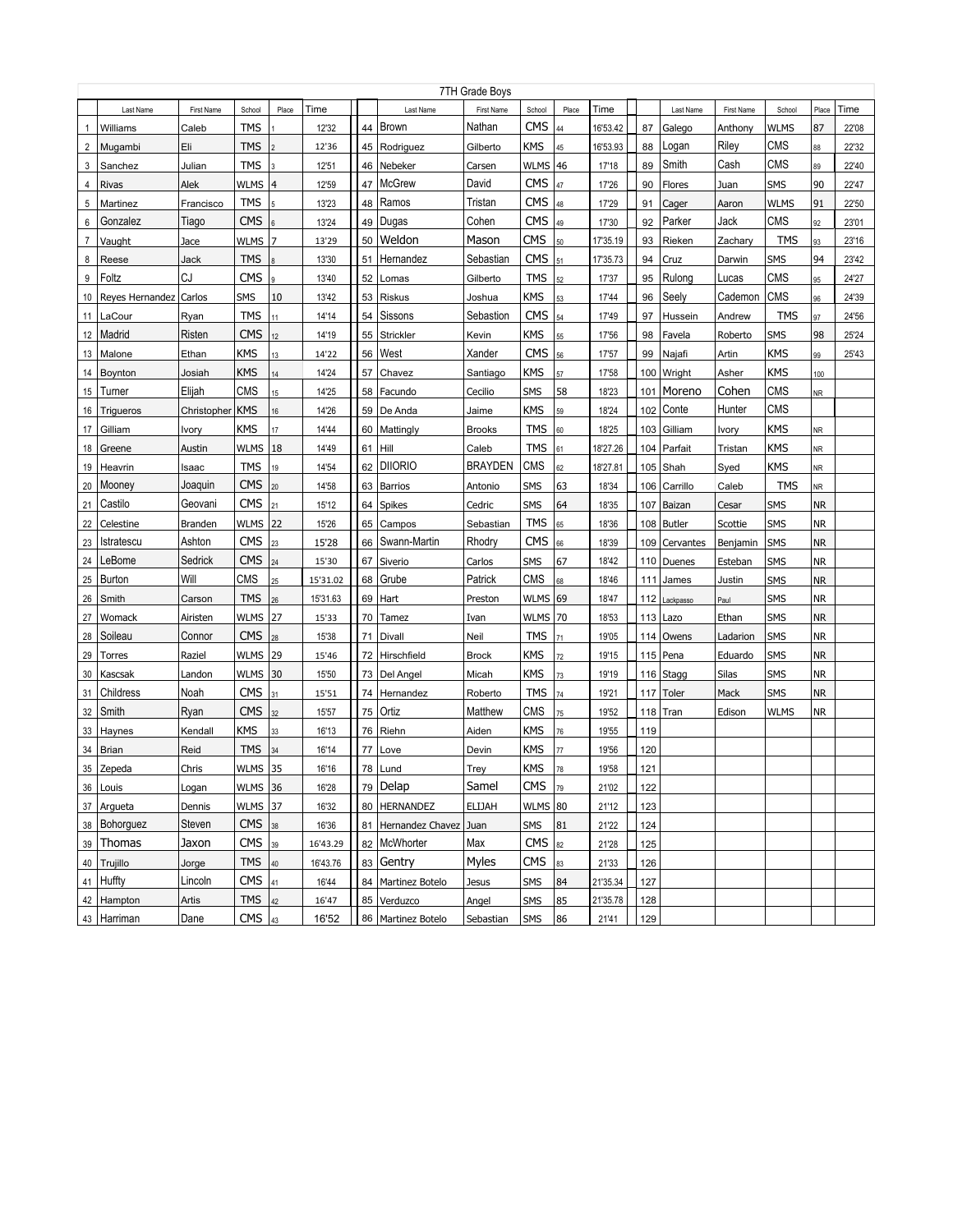| <b>CREEKWOOD 7TH GRADE BOYS</b><br><b>First Name</b><br>Last Name<br>School<br>Last Name<br>First Name<br>School<br>Time<br>Time |                              |                |                     |    |  |        |                        |                |                     |  |  |
|----------------------------------------------------------------------------------------------------------------------------------|------------------------------|----------------|---------------------|----|--|--------|------------------------|----------------|---------------------|--|--|
|                                                                                                                                  |                              |                |                     |    |  |        |                        |                |                     |  |  |
|                                                                                                                                  | $_1$   Foltz                 | CJ             | $CMS$   9           |    |  |        | $_{31}$ Rulong         | Lucas          | $CMS$ <sub>95</sub> |  |  |
| 2 <sup>1</sup>                                                                                                                   | Gonzalez                     | Tiago          | $CMS$ <sub>6</sub>  |    |  |        | $_{32}$ Smith          | Cash           | $CMS$ <sub>89</sub> |  |  |
|                                                                                                                                  | 3   Madrid                   | <b>Risten</b>  | CMS   <sub>12</sub> |    |  |        | $_{33}$ Gentry         | <b>Myles</b>   | CMS <sub>83</sub>   |  |  |
|                                                                                                                                  | 4   Istratescu               | Ashton         | $CMS$ <sub>23</sub> |    |  |        | $34$ Weldon            | Mason          | CMS <sub>50</sub>   |  |  |
|                                                                                                                                  | 5   Mooney                   | Joaquin        | $CMS$ <sub>20</sub> |    |  |        | 35   Moreno            | Cohen          | $CMS$ <sub>NR</sub> |  |  |
|                                                                                                                                  | 6 Childress                  | Noah           | $CMS$ <sub>31</sub> |    |  |        | 36 Burton              | Will           | $CMS$ <sub>25</sub> |  |  |
| 7 <sup>1</sup>                                                                                                                   | Diiorio                      | <b>Brayden</b> | $CMS$ $ _{NR}$      |    |  |        | $37$ Seely             | Cademon        | $CMS$ <sub>96</sub> |  |  |
|                                                                                                                                  | 8 Castilo                    | Geovani        | CMS   <sub>21</sub> |    |  |        | <sub>40</sub>   Parker | Jack           | $CMS$ <sub>92</sub> |  |  |
|                                                                                                                                  | 9 Smith                      | Ryan           | $CMS  _{32}$        |    |  | 41     | Conte                  | Hunter         | <b>CMS</b>          |  |  |
|                                                                                                                                  | 10 Ramos                     | Tristan        | $CMS$ $ _{48}$      |    |  |        | 42 DIIORIO             | <b>BRAYDEN</b> | $CMS$ <sub>62</sub> |  |  |
|                                                                                                                                  | 11 LeBome                    | Sedrick        | $CMS  _{24}$        |    |  | 42     |                        |                |                     |  |  |
|                                                                                                                                  | $_{12}$ Bohorguez            | Steven         | $CMS  _{38}$        |    |  | 43     |                        |                |                     |  |  |
|                                                                                                                                  | $_{13}$ Thomas               | Jaxon          | $CMS$ 39            |    |  | 44     |                        |                |                     |  |  |
|                                                                                                                                  | 14 Soileau                   | Connor         | $CMS$ <sub>28</sub> |    |  | 45     |                        |                |                     |  |  |
|                                                                                                                                  | $_{15}$ Dugas                | Cohen          | $CMS$ 49            |    |  | 46     |                        |                |                     |  |  |
|                                                                                                                                  | $_{16}$ Hernandez            | Sebastian      | $CMS$ <sub>51</sub> |    |  |        |                        |                |                     |  |  |
|                                                                                                                                  | $_{17}$ Harriman             | Dane           | $CMS$  43           |    |  | 47     |                        |                |                     |  |  |
|                                                                                                                                  | 18 McGrew                    | David          | CMS <u>147</u>      |    |  | 48     |                        |                |                     |  |  |
|                                                                                                                                  | $19$ Brown                   | Nathan         | $CMS  _{44}$        |    |  | 49     |                        |                |                     |  |  |
|                                                                                                                                  | $_{20}$ West                 | Xander         | $CMS$ <sub>56</sub> |    |  | $50\,$ |                        |                |                     |  |  |
|                                                                                                                                  | 21 McWhorter                 | Max            | $CMS  _{82}$        |    |  | 51     |                        |                |                     |  |  |
|                                                                                                                                  | <sub>22</sub> Sissons        | Sebastion      | CMS <u>54</u>       |    |  | 52     |                        |                |                     |  |  |
|                                                                                                                                  | <sub>23</sub>   Swann-Martin | Rhodry         | CMS <sub>66</sub>   |    |  | 53     |                        |                |                     |  |  |
|                                                                                                                                  | 24 Huffty                    | Lincoln        | $CMS$ <sub>41</sub> |    |  | 54     |                        |                |                     |  |  |
|                                                                                                                                  | $_{25}$ Grube                | Patrick        | <b>CMS</b>          | 68 |  | 55     |                        |                |                     |  |  |
|                                                                                                                                  | $_{26}$ Delap                | Samel          | CMS <u>179</u>      |    |  | 56     |                        |                |                     |  |  |
|                                                                                                                                  | $_{27}$ Ortiz                | Matthew        | <b>CMS</b>          | 75 |  | 57     |                        |                |                     |  |  |
|                                                                                                                                  | <sub>28</sub> Moreno         | Cohen          | <b>CMS</b>          | NR |  | 58     |                        |                |                     |  |  |
|                                                                                                                                  | $_{29}$ Turner               | Elijah         | <b>CMS</b>          | 15 |  | 59     |                        |                |                     |  |  |
|                                                                                                                                  | 30 Logan                     | Riley          | <b>CMS</b>          | 88 |  | 60     |                        |                |                     |  |  |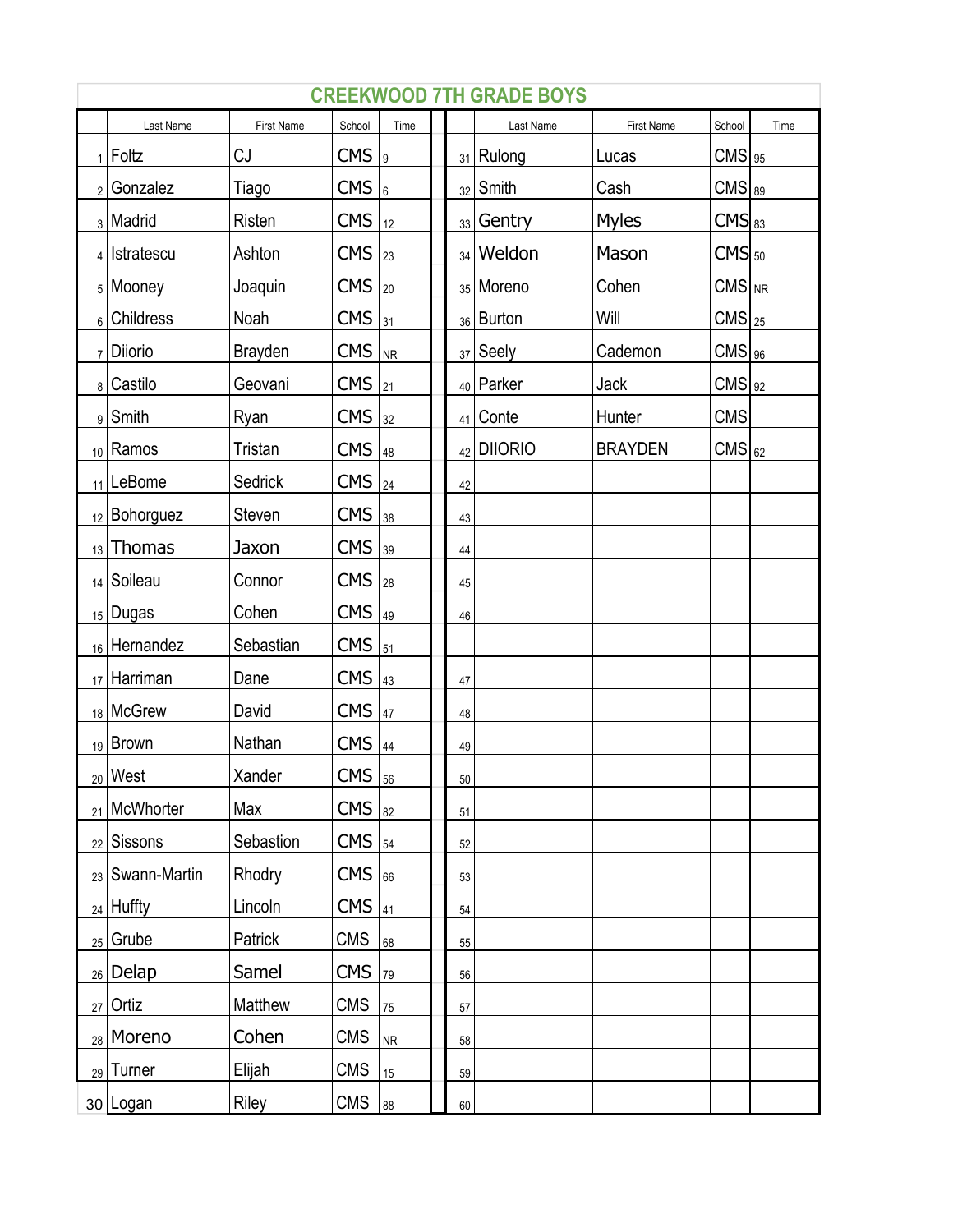|    | <b>KINGWOOD 7TH GRADE BOYS</b> |              |            |            |  |        |           |            |        |      |  |  |
|----|--------------------------------|--------------|------------|------------|--|--------|-----------|------------|--------|------|--|--|
|    | Last Name                      | First Name   | School     | Time       |  |        | Last Name | First Name | School | Time |  |  |
|    | $1$ Boynton                    | Josiah       | <b>KMS</b> | 14         |  | 31     |           |            |        |      |  |  |
|    | $2$ Cadem                      | Noah         | <b>KMS</b> | ${\sf NR}$ |  | 32     |           |            |        |      |  |  |
|    | 3 Chavez                       | Santiago     | <b>KMS</b> | 57         |  | 33     |           |            |        |      |  |  |
|    | $4$ De Anda                    | Jaime        | <b>KMS</b> | 59         |  | 34     |           |            |        |      |  |  |
|    | $5$ Del Angel                  | Micah        | <b>KMS</b> | 73         |  | 35     |           |            |        |      |  |  |
|    | $6$ Gilliam                    | <b>Ivory</b> | <b>KMS</b> | $17\,$     |  | $36\,$ |           |            |        |      |  |  |
|    | $7$ Haynes                     | Kendall      | <b>KMS</b> | 33         |  | 37     |           |            |        |      |  |  |
|    | 8 Hirschfield                  | <b>Brock</b> | <b>KMS</b> | $72\,$     |  | 38     |           |            |        |      |  |  |
|    | $9$  Love                      | Devin        | <b>KMS</b> | $77\,$     |  | 39     |           |            |        |      |  |  |
|    | $10$   Lund                    | Trey         | <b>KMS</b> | 78         |  | 40     |           |            |        |      |  |  |
|    | 11 Malone                      | Ethan        | <b>KMS</b> | 13         |  | 41     |           |            |        |      |  |  |
|    | 12 Najafi                      | Artin        | <b>KMS</b> | 99         |  | 42     |           |            |        |      |  |  |
|    | 13 Parfait                     | Tristan      | <b>KMS</b> | ${\sf NR}$ |  | 43     |           |            |        |      |  |  |
|    | $14$ Riehn                     | Aiden        | <b>KMS</b> | 76         |  | 44     |           |            |        |      |  |  |
|    | $15$ Riskus                    | Joshua       | <b>KMS</b> | 53         |  | 45     |           |            |        |      |  |  |
|    | 16 Rodriguez                   | Gilberto     | <b>KMS</b> | 45         |  | 46     |           |            |        |      |  |  |
|    | $17$ Shah                      | Syed         | <b>KMS</b> | ${\sf NR}$ |  | 47     |           |            |        |      |  |  |
|    | 18 Strickler                   | Kevin        | <b>KMS</b> | 55         |  | 48     |           |            |        |      |  |  |
|    | 19 Trigueros                   | Christopher  | <b>KMS</b> | $16\,$     |  | 49     |           |            |        |      |  |  |
|    | 20 Wright                      | Asher        | <b>KMS</b> | 100        |  | 50     |           |            |        |      |  |  |
| 21 |                                |              |            |            |  | 51     |           |            |        |      |  |  |
| 22 |                                |              |            |            |  | 52     |           |            |        |      |  |  |
| 23 |                                |              |            |            |  | 53     |           |            |        |      |  |  |
| 24 |                                |              |            |            |  | 54     |           |            |        |      |  |  |
| 25 |                                |              |            |            |  | 55     |           |            |        |      |  |  |
| 26 |                                |              |            |            |  | 56     |           |            |        |      |  |  |
| 27 |                                |              |            |            |  | 57     |           |            |        |      |  |  |
| 28 |                                |              |            |            |  | 58     |           |            |        |      |  |  |
| 29 |                                |              |            |            |  | 59     |           |            |        |      |  |  |
| 30 |                                |              |            |            |  | 60     |           |            |        |      |  |  |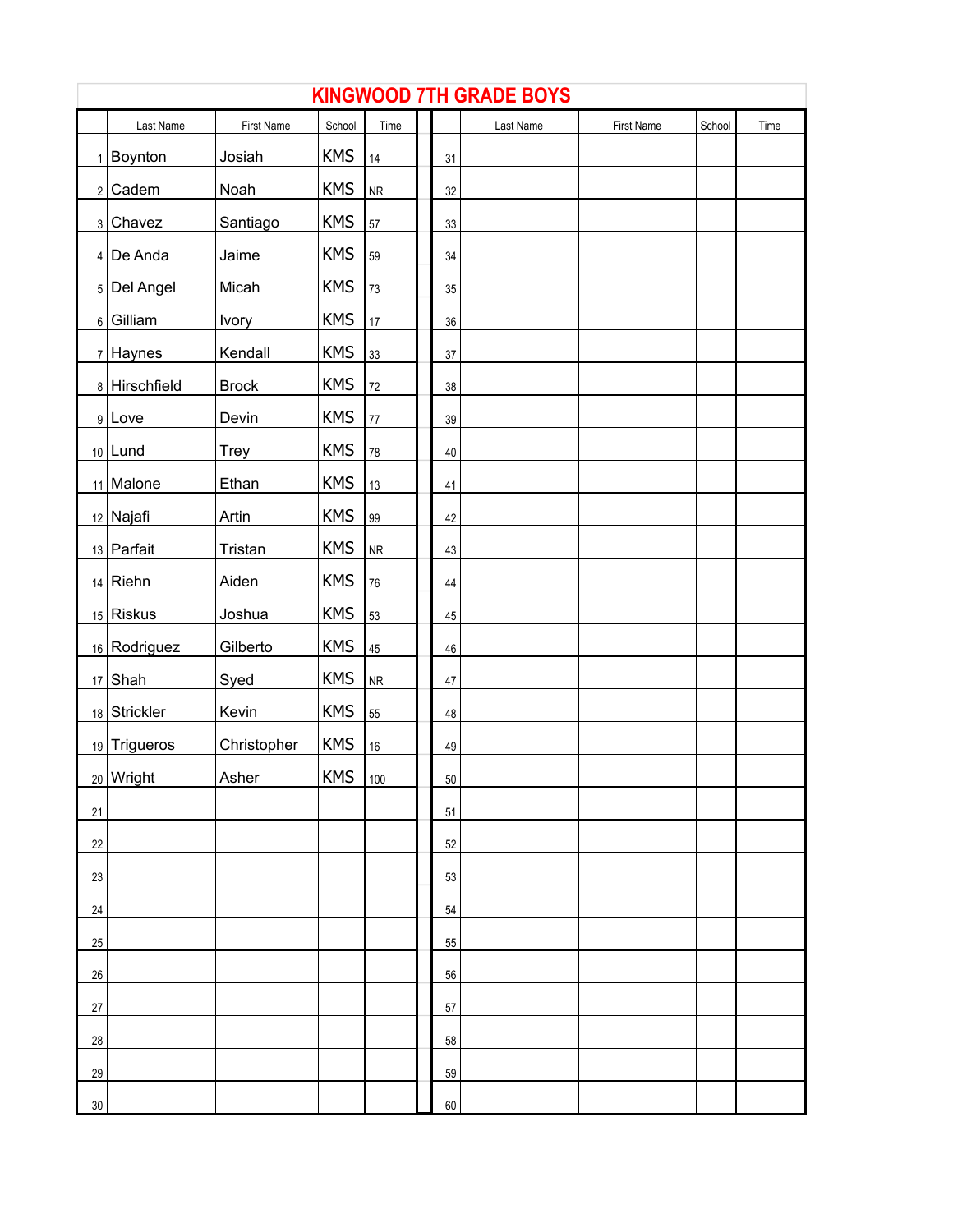|        | <b>TIMBERWOOD 7TH GRADE BOYS</b> |               |            |                |  |        |           |            |        |      |  |  |
|--------|----------------------------------|---------------|------------|----------------|--|--------|-----------|------------|--------|------|--|--|
|        | Last Name                        | First Name    | School     | Time           |  |        | Last Name | First Name | School | Time |  |  |
| 1      | Hampton                          | Artis         | <b>TMS</b> | 42             |  | 31     |           |            |        |      |  |  |
|        | $2$ Martinez                     | Francisco     | <b>TMS</b> | $\overline{5}$ |  | 32     |           |            |        |      |  |  |
|        | 3 Mugambi                        | Eli           | <b>TMS</b> | $\vert$ 2      |  | 33     |           |            |        |      |  |  |
|        | $4$ Reese                        | Jack          | <b>TMS</b> | 8              |  | 34     |           |            |        |      |  |  |
|        | $5$ Sanchez                      | Julian        | <b>TMS</b> | $\vert$ 3      |  | 35     |           |            |        |      |  |  |
|        | $6$ Smith                        | Carson        | <b>TMS</b> | 26             |  | 36     |           |            |        |      |  |  |
|        | $7$ Williams                     | Caleb         | <b>TMS</b> | $\mathbf{1}$   |  | $37\,$ |           |            |        |      |  |  |
|        | 8 LaCour                         | Ryan          | <b>TMS</b> | 11             |  | 38     |           |            |        |      |  |  |
|        | 9 Heavrin                        | Isaac         | <b>TMS</b> | 19             |  | 39     |           |            |        |      |  |  |
|        | $10$ Brian                       | Reid          | <b>TMS</b> | 34             |  | 40     |           |            |        |      |  |  |
|        | 11 Divall                        | Neil          | <b>TMS</b> | 71             |  | 41     |           |            |        |      |  |  |
|        | 12 Mattingly                     | <b>Brooks</b> | <b>TMS</b> | 60             |  | 42     |           |            |        |      |  |  |
|        | 13 Trujillo                      | Jorge         | <b>TMS</b> | 40             |  | 43     |           |            |        |      |  |  |
|        | $14$ Rieken                      | Zachary       | <b>TMS</b> | 93             |  | 44     |           |            |        |      |  |  |
|        | 15 Campos                        | Sebastian     | <b>TMS</b> | 65             |  | $45\,$ |           |            |        |      |  |  |
|        | 16 Lomas                         | Gilberto      | <b>TMS</b> | 52             |  | 46     |           |            |        |      |  |  |
|        | 17 Hernandez                     | Roberto       | <b>TMS</b> | 74             |  | 47     |           |            |        |      |  |  |
|        | 18 Hussein                       | Andrew        | <b>TMS</b> | 97             |  | 48     |           |            |        |      |  |  |
|        | $19$ Hill                        | Caleb         | <b>TMS</b> | 61             |  | 49     |           |            |        |      |  |  |
|        | 20 Carrillo                      | Caleb         | $TMS$   NR |                |  | 50     |           |            |        |      |  |  |
| 21     |                                  |               |            |                |  | 51     |           |            |        |      |  |  |
| 22     |                                  |               |            |                |  | 52     |           |            |        |      |  |  |
| 23     |                                  |               |            |                |  | 53     |           |            |        |      |  |  |
| 24     |                                  |               |            |                |  | 54     |           |            |        |      |  |  |
| 25     |                                  |               |            |                |  | 55     |           |            |        |      |  |  |
| 26     |                                  |               |            |                |  | 56     |           |            |        |      |  |  |
| 27     |                                  |               |            |                |  | 57     |           |            |        |      |  |  |
| 28     |                                  |               |            |                |  | 58     |           |            |        |      |  |  |
| 29     |                                  |               |            |                |  | 59     |           |            |        |      |  |  |
| $30\,$ |                                  |               |            |                |  | 60     |           |            |        |      |  |  |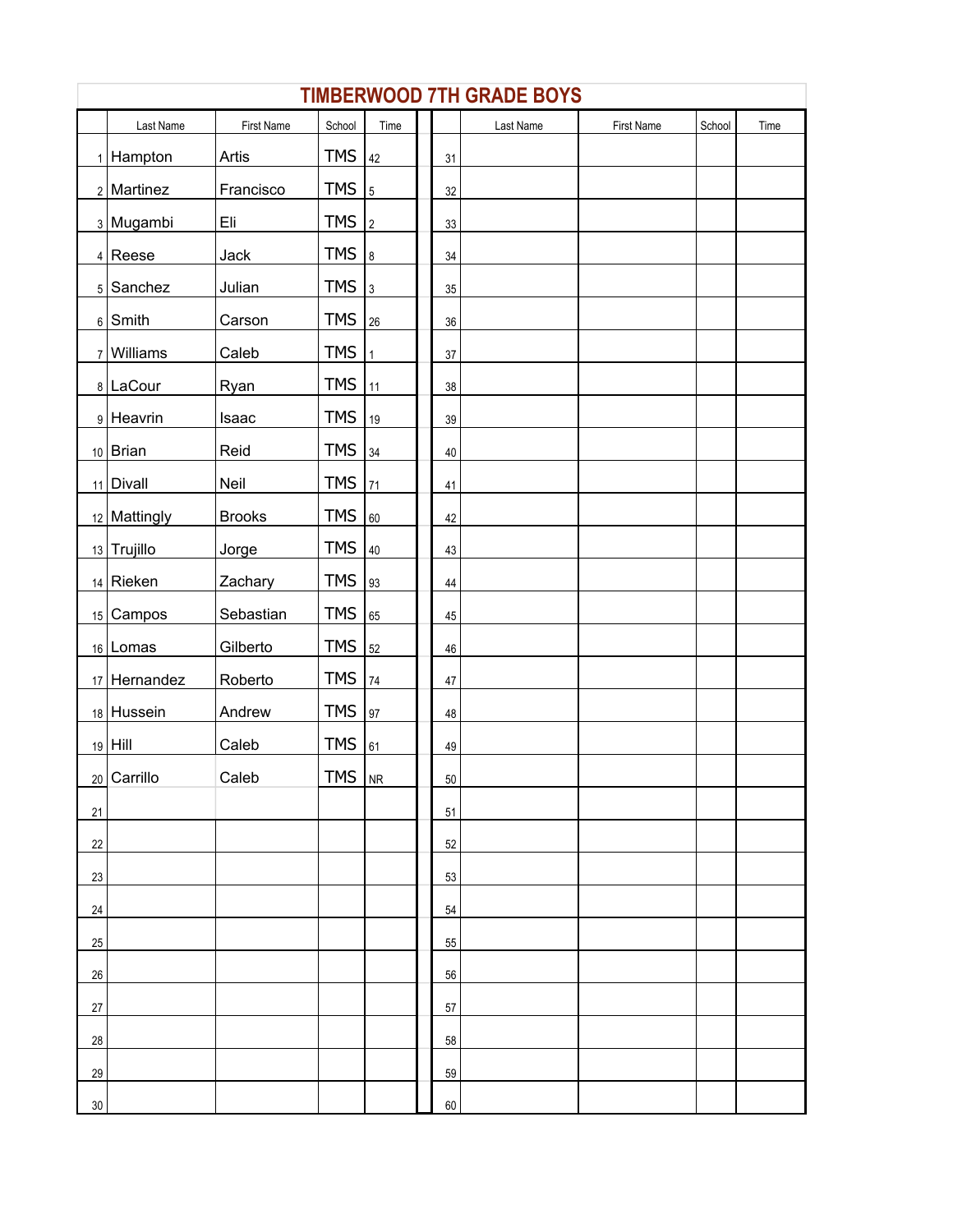|                | <b>SMS 7TH GRADE BOYS</b>    |            |            |           |  |                 |           |            |        |      |  |  |
|----------------|------------------------------|------------|------------|-----------|--|-----------------|-----------|------------|--------|------|--|--|
|                | Last Name                    | First Name | School     | Time      |  |                 | Last Name | First Name | School | Time |  |  |
| 1 <sup>1</sup> | <b>Barrios</b>               | Antonio    | <b>SMS</b> | 63        |  | 31              |           |            |        |      |  |  |
|                | 2 Baizan                     | Cesar      | <b>SMS</b> | <b>NR</b> |  | 32              |           |            |        |      |  |  |
|                | $3$ Butler                   | Scottie    | <b>SMS</b> | <b>NR</b> |  | 33              |           |            |        |      |  |  |
|                | 4 Cervantes                  | Benjamin   | <b>SMS</b> | <b>NR</b> |  | 34              |           |            |        |      |  |  |
|                | $5$ Cruz                     | Darwin     | <b>SMS</b> | 94        |  | 35              |           |            |        |      |  |  |
|                | 6 Duenes                     | Esteban    | <b>SMS</b> | <b>NR</b> |  | $36\,$          |           |            |        |      |  |  |
|                | 7 Facundo                    | Cecilio    | <b>SMS</b> | 58        |  | 37              |           |            |        |      |  |  |
|                | 8 Favela                     | Roberto    | <b>SMS</b> | 98        |  | 38              |           |            |        |      |  |  |
|                | 9 Flores                     | Juan       | <b>SMS</b> | 90        |  | 39              |           |            |        |      |  |  |
|                | 10 Hernandez Cha Juan        |            | <b>SMS</b> | 81        |  | 40              |           |            |        |      |  |  |
|                | $11$ James                   | Justin     | <b>SMS</b> | <b>NR</b> |  | 41              |           |            |        |      |  |  |
|                | 12 Lackpasso                 | Paul       | <b>SMS</b> | <b>NR</b> |  | 42              |           |            |        |      |  |  |
|                | $13$ Lazo                    | Ethan      | <b>SMS</b> | <b>NR</b> |  | 43              |           |            |        |      |  |  |
|                | 14   Martinez Botelo Jesus   |            | <b>SMS</b> | 84        |  | 44              |           |            |        |      |  |  |
|                | 15 Martinez Botelo Sebastian |            | <b>SMS</b> | 86        |  | 45              |           |            |        |      |  |  |
|                | 16 Owens                     | Ladarion   | <b>SMS</b> | <b>NR</b> |  | 46              |           |            |        |      |  |  |
|                | $17$ Pena                    | Eduardo    | <b>SMS</b> | <b>NR</b> |  | 47              |           |            |        |      |  |  |
|                | 18 Reyes Hernand Carlos      |            | <b>SMS</b> | 10        |  | 48              |           |            |        |      |  |  |
|                | 19 Siverio                   | Carlos     | <b>SMS</b> | 67        |  | 49              |           |            |        |      |  |  |
|                | 20 Spikes                    | Cedric     | <b>SMS</b> | 64        |  | 50 <sub>2</sub> |           |            |        |      |  |  |
|                | $21$ Stagg                   | Silas      | <b>SMS</b> | <b>NR</b> |  | 51              |           |            |        |      |  |  |
|                | $22$ Toler                   | Mack       | <b>SMS</b> | <b>NR</b> |  | 52              |           |            |        |      |  |  |
|                | 23 Verduzco                  | Angel      | <b>SMS</b> | 85        |  | 53              |           |            |        |      |  |  |
| $24\,$         |                              |            |            |           |  | 54              |           |            |        |      |  |  |
| 25             |                              |            |            |           |  | 55              |           |            |        |      |  |  |
| $26\,$         |                              |            |            |           |  | 56              |           |            |        |      |  |  |
| $27\,$         |                              |            |            |           |  | 57              |           |            |        |      |  |  |
| $28\,$         |                              |            |            |           |  | 58              |           |            |        |      |  |  |
| 29             |                              |            |            |           |  | 59              |           |            |        |      |  |  |
| $30\,$         |                              |            |            |           |  | 60              |           |            |        |      |  |  |